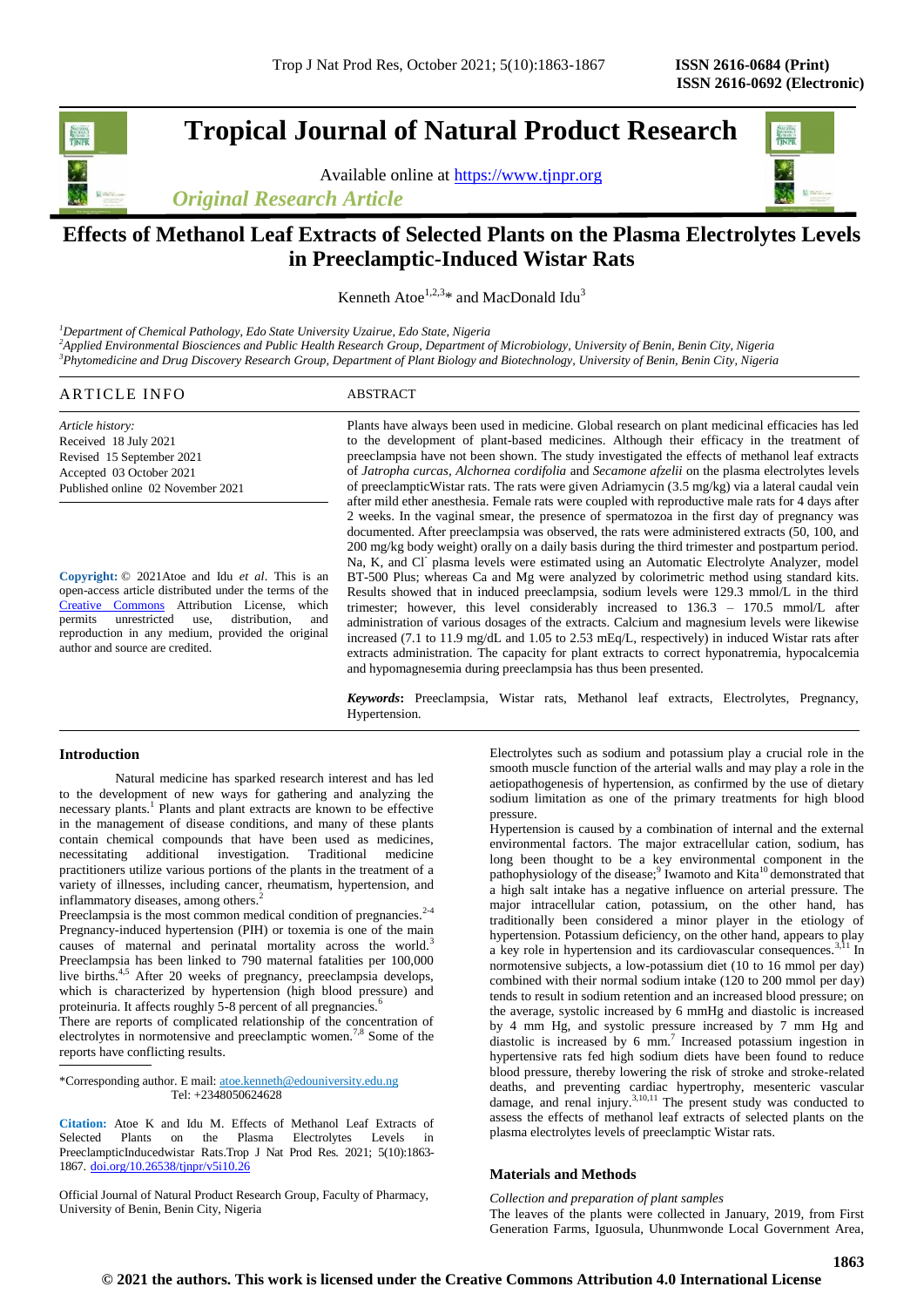Edo State, Nigeria. They were identified at the Phytomedicine Unit of the Department of Plant Biology and Biotechnology, University of Benin, Benin City; authenticated and issued voucher specimen numbers by the Herbarium Unit of the same Department. The specimen numbers UBH-J404, UBH-A560 and UBHS566 were issued for *Jatropha curcas, Alchornea cordifolia* and *Secamone afzelii*, respectively. The plant samples were washed several times with distilled water, and then air-dried for two weeks, and then subsequently ground into powder using a Panasonic® medium kitchen blender, model MX-GX1021WTZ. Some 100 g of each powder sample was exhaustively extracted by maceration in 200 mL of methanol for 12 h; the extracts were filtered using Whatman Filter Paper No 42 (125 mm).

### *Study design*

Wistar rats weighing 220 to 256 g were used for the investigation. The animals were kept in the Animal House in the Department of Biochemistry, University of Benin, Benin City. The animals were allowed free access to normal rodent feed (20 g protein, 0.35 g NaCl, and 1.17 g arginine per 100 g feed) and tap water *ad libitum*. They were allowed a period of 2 weeks of acclimatization before the experiment commenced.

#### *Induction of preeclampsia*

The Adriamycin Model adopted by Podjarny et al.<sup>12</sup> was used to induce preeclampsia. Under mild ether anesthesia, rats were given Adriamycin (Adriablastina, Abic) at a dose of 3.5 mg/kg i.v. into the femoral vein. The rats were coupled with a fertile male for four days. The presence of spermatozoa in the vaginal smear on the first day of pregnancy was documented. Preeclampsia was confirmed by elevated blood pressure and significant proteinuria (Table 1). Determination of blood pressure of the Wistar rat was by the non-invasive methods described by Feng and DiPetrillo,<sup>13</sup> using the CODA® High Throughput System with 2 Activated Channels (CODA-HT2) by Kent Scientific Corporation, USA. The rats were gently held in the restrainer of the CODA System, and the back hatch was replaced to keep the rat within. After placing all of the Wistar rats to be tested on the same CODA system in their restrainers, the rats were given 5 minutes to adapt to the restrainer before beginning the blood pressure measurement protocol. This time helps the Wistar rats to relax and warm up, allowing blood to flow to the tail. The blood pressure measuring process was initiated after a 5-minute acclimatization time.

# *Determination of proteinuria*

Determination of proteinuria was carried out using the dipstick (combi2) method. $14$ 

# *Confirmation of preeclampsia*

Increase in blood pressurefrom 124/98 mmHg to 177/121 mmHg as well as significant proteinuria confirmed preeclampsia in the induced Wistar rats (Table 1).

|  | Table 1: Confirmation of preeclampsia |  |  |
|--|---------------------------------------|--|--|
|--|---------------------------------------|--|--|

| <b>Treatments</b>     | <b>Parameter</b> | Control  | <b>Induced</b> |
|-----------------------|------------------|----------|----------------|
| <b>Blood pressure</b> |                  |          |                |
| Third trimester       | Systolic (mmHg)  | 124      | 177            |
|                       | Diastolic (mmHg) | 98       | 121            |
| Post-partum           | Systolic (mmHg)  | 121      | 160            |
|                       | Diastolic (mmHg) | 96       | 125            |
| <b>Proteinuria</b>    |                  |          |                |
| Third trimester       | Proteinuria      | Negative | $^{+++}$       |
| Post-partum           | Proteinuria      | Negative | $^{+}$         |

Twenty-four (24) hours after administration of the last dose of the standard drug (100 mg/kg methyl DOPA) and the extracts to the respective groups, the animals were anaesthetized with chloroform.

# *Experimental animals*

The animals were maintained in accordance with international guidelines for the care and use of laboratory animals. The Wistar rats were randomly separated into fifteen (15) groups consisting of ten (10) rats each. Group 1 served as the positive control, Groups 2, 3, and 4 served as the negative controls. Groups  $5 - 15$  were the preeclamptic groups. Group 5 animals did not receive any treatment. Group 6 animals were administered with the standard drug 100 mg/kg methyl DOPA (Aldomet®), Groups 7 – 15 were administered with 50, 100, 200 mg/kg of the respective plant extracts. Extracts as well as standard drugs were administered to the rats as soon as preeclampsia was achieved. This was done orally at the respective doses, once a day, until the rats were delivered of their pops.

# *Ethical issues*

Ethical approval was obtained from the Research and Ethics committee of Faculty of Life Sciences, University of Benin, Benin City, with reference LS19017, dated March 7, 2019.

#### *Processing blood for plasma*

Blood sample was collected by cardiac puncture into heparinized bottles. The sample was then centrifuged at 3000 rpm for 5 minutes to obtain clear slightly yellow supernatant plasma.

# *Determination of electrolytes levels*

*Sodium, potassium and chloride estimation*

These were estimated using an Automatic Electrolyte Analyzer, model BT-500 Plus. The mechanism of this instrument is based on the use of an ion selective electrode with a selective membrane that only enables the desired ion to pass through.<sup>16</sup>

### *Estimation of calcium and magnesium*

These were estimated using the colorimetric method using standard kits from Randox and Teco Diagnostics respectively. For calcium the principle for estimation was based on the *O*-cresolphthalein complexone method, where calcium ions form a violet complex with O-crestolphthelein complex one in an alkaline medium. The intensity of the colour is directly proportional to the concentration of calcium in the plasma.<sup>1</sup>

For the determination of magnesium, the principle was based on magnesium forming a coloured complex with calmagite in alkaline medium to produce a red complex that is measured spectrophometrically at 530 nm. EGTA serves as a complex and prevents calcium interference and a surfactant eliminates the effects of protein. The colour produced is proportional to the magnesium concentration.<sup>18, 19</sup>

#### *Statistical analysis*

Data were analyzed using SPSS version 20 software, and means were separated using least significant differences at 95% probability.

# **Results and Discussion**

Preeclampsia is pregnancy-induced hypertension and is linked to a high risk of morbidity and death, particularly during childbirth.<sup>2</sup> Preeclampsia patients have been known to have hypertension, as well as significant proteinuria, despite the fact that they were previously normotensive. The study evaluated the effect of some plant extracts (*Jatropha curcas*, *Alchornea cordifolia* and *Secamone afzelii*) on the plasma electrolytes levels among preeclampsia and normotensive Wistar rats.

Reduction in Na, K, Cl, and Mg was observed in preeclamptic rats (Table 2). Whereas Na level was 139.2 mmol/L; administration of the plant extracts to non-preeclamptic animals elevated the sodium levels to 153.3 – 158.7 mmol/L. However, incidence of preeclampsia significantly reduced sodium levels to 129.3 mmol/L. Upon administration of plant extracts, enhanced sodium levels resulted  $(136.3 - 170.5 \text{ mmol/L}).$ 

The hypothalamus, adrenal gland, and kidneys are the major regulators of sodium levels, which are important for regulating extracellular fluid volume and osmotic activity.<sup>2</sup>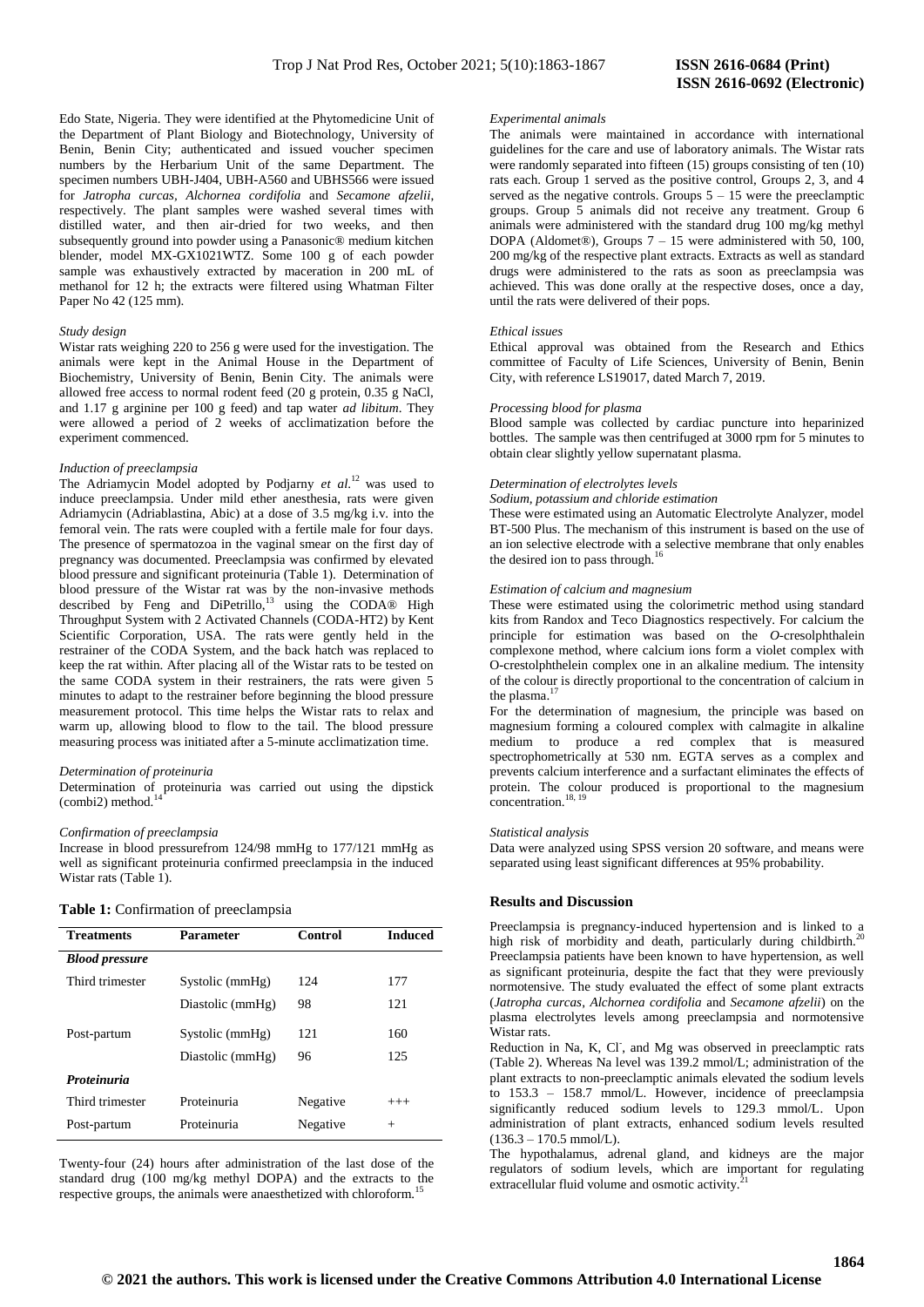| <b>Treatments</b>                 | $3rd$ trimester |              |            |           |           |
|-----------------------------------|-----------------|--------------|------------|-----------|-----------|
|                                   | Na (mmol/L)     | $K$ (mmol/L) | Cl(mmol/L) | Ca(mg/dl) | Mg(mEq/L) |
| Control                           | 139.2           | 3.7          | 103.1      | 9.0       | 2.01      |
| Only Ext-A (No induced PreEc)     | 156.6           | 10.5         | 133.4      | 10.0      | 2.06      |
| Only Ext-B (No induced PreEc)     | 153.3           | 6.0          | 114.1      | 9.9       | 1.99      |
| Only Ext-C (No induced PreEc)     | 158.7           | 4.6          | 122.5      | 10.5      | 2.07      |
| Induced PreEc, no treatment       | 129.3           | 4.7          | 91.2       | 7.1       | 1.05      |
| Induced PreEc $+100$ mg/kg StdD   | 139.3           | 5.6          | 108.4      | 10.5      | 2.06      |
| Induced PreEc $+50$ mg/kg Ext-JC  | 148.8           | 5.3          | 115.5      | 11.2      | 2.11      |
| Induced PreEc $+100$ mg/kg Ext-JC | 136.3           | 3.3          | 101.2      | 11.6      | 2.11      |
| Induced PreEc $+200$ mg/kg Ext-JC | 143.2           | 5.4          | 110.1      | 11.9      | 2.53      |
| Induced PreEc $+50$ mg/kg Ext-AC  | 137.6           | 4.0          | 114.5      | 11.4      | 2.16      |
| Induced PreEc $+100$ mg/kg Ext-AC | 160.8           | 4.4          | 141.3      | 10.9      | 2.15      |
| Induced PreEc + 200 mg/kg Ext-AC  | 170.5           | 5.0          | 136.4      | 11.2      | 2.17      |
| Induced PreEc + 50 mg/kg Ext-SA   | 169.0           | 5.3          | 156.7      | 10.9      | 2.16      |
| Induced PreEc + 100 mg/kg Ext-SA  | 139.9           | 3.0          | 113.2      | 10.8      | 2.22      |
| Induced PreEc $+200$ mg/kg Ext-SA | 141.4           | 3.1          | 117.9      | 10.6      | 2.00      |
| F-test                            | 7.051           | 12.112       | 6.365      | 2.928     | 1.351     |
| LSD(0.05)                         | 31.3            | 2.9          | 12.1       | 3.0       | 1.1       |
| p-value                           | < 0.01          | < 0.01       | < 0.01     | 0.007     | 0.243     |

Table 2a: Electrolyte levels of preeclamptic treated and control Wistar rats at 3<sup>rd</sup> trimester

**Table 2b:** Electrolyte levels of preeclamptic treated and control Wistar rats at postpartum

| <b>Treatments</b>                 | Post-partum   |              |            |           |              |
|-----------------------------------|---------------|--------------|------------|-----------|--------------|
|                                   | $Na$ (mmol/L) | $K$ (mmol/L) | Cl(mmol/L) | Ca(mg/dl) | $Mg$ (mEq/L) |
| Control                           | 149.6         | 5.4          | 110.4      | 10.6      | 2.3          |
| Only Ext-A (No induced PreEc)     | 142.8         | 4.1          | 125.4      | 10.1      | 2.0          |
| Only Ext-B (No induced PreEc)     | 135.7         | 5.6          | 113.7      | 10.0      | 2.0          |
| Only Ext-C (No induced PreEc)     | 142.9         | 4.8          | 125.5      | 10.9      | 2.2          |
| Induced PreEc, no treatment       | 126.3         | 5.0          | 98.7       | 9.7       | 2.0          |
| Induced PreEc $+100$ mg/kg StdD   | 140.0         | 5.0          | 120.2      | 9.9       | 2.0          |
| Induced PreEc $+50$ mg/kg Ext-JC  | 134.8         | 4.7          | 121.2      | 10.4      | 2.3          |
| Induced PreEc $+100$ mg/kg Ext-JC | 141.7         | 5.6          | 122.8      | 10.4      | 2.5          |
| Induced PreEc $+200$ mg/kg Ext-JC | 132.2         | 3.8          | 106.1      | 9.6       | 1.7          |
| Induced PreEc + 50 mg/kg Ext-AC   | 139.8         | 5.2          | 110.3      | 9.5       | 2.1          |
| Induced PreEc $+100$ mg/kg Ext-AC | 170.4         | 5.6          | 136.4      | 10.9      | 2.3          |
| Induced PreEc $+200$ mg/kg Ext-AC | 131.3         | 3.3          | 113.3      | 8.7       | 1.7          |
| Induced PreEc $+50$ mg/kg Ext-SA  | 159.8         | 5.3          | 133.2      | 9.8       | 2.0          |
| Induced PreEc $+100$ mg/kg Ext-SA | 142.2         | 4.5          | 103.0      | 8.6       | 1.7          |
| Induced PreEc $+200$ mg/kg Ext-SA | 147.6         | 5.6          | 126.9      | 10.7      | 2.4          |
| F-test                            | 1.284         | 1.753        | 1.298      | 1.679     | 1.648        |
| LSD(0.05)                         | 13.7          | 2.7          | 15.2       | 3.6       | 1.1          |
| p-value                           | 0.273         | 0.096        | 0.265      | 0.114     | 0.123        |

Ext-JC, Methol leaf extract of *Jatropha curcas;* Ext-AC, Methol leaf extract of *Alchornea cordifolia;* Ext-SA, Methol leaf extract of *Secamone afzelii.StdD* - Standard drug was Methyl DOPA (Aldomet®); Ca = Calcium, K = Potassium, Na = Sodium, Cl = Chlorine, Mg = Magnesium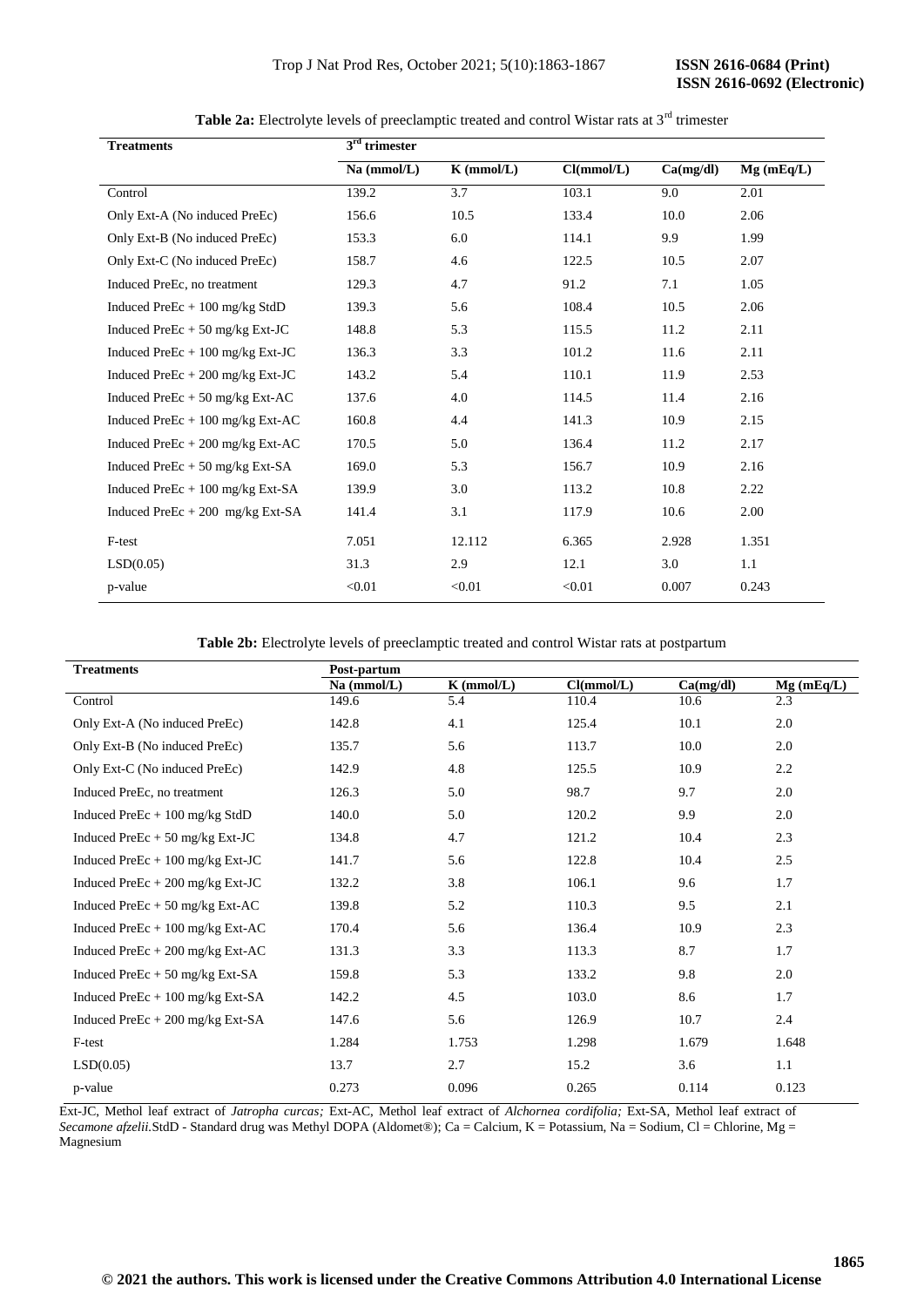When compared to normotensive Wistar rats, plasma sodium and potassium levels were much lower and the findings were consistent with a previous study by Darkwa et al. $^{22, 23}$  Furthermore, the result in this study disagrees with the study of  $Gordon<sup>24</sup>$  who reported women with preeclampsia; plasma sodium was above the normal reference range, whereas it was within the normal reference interval in normotensive pregnant and normotensive non-pregnant women. Electrolyte levels in preeclampsia patients do not alter.<sup>25</sup> The effects of sodium on blood pressure are caused by two processes. Excess sodium consumption causes intracellular and extracellular plasma volume expansion, resulting in increased blood flow and cardiac output, which causes peripheral vascular resistance. Increased endothelium damage causes sodium and water retention, which causes angiotensin production. The baroreceptors produce an antidiuretic hormone (ADH) in response to a reduction in plasma volume, leading to water retention. A low sodium level, which is seen in preeclampsia, results from the secretion of antidiuretic hormones improperly by the placenta.<sup>21</sup>

Aldosterone is a mineralocorticoid that causes sodium to drag water along during salt reabsorption from the kidney, resulting in an increase in blood pressure and, as a result, an increase in blood pressure. Patients with hypertension are believed to have greater aldosterone and sodium levels, however in this study we found that in preeclampsia, there was low sodium levels rather than high sodium levels, the reduction may be due to syndrome of inappropriate ADH expression. ADH is believed to have been released by the posterior pituitary gland in the brain. ADH acts by attaching to specific receptors on the kidney, interacting with the vasopressin (V2) receptor, triggering the mobilization of aqua-porins water channels from the basolateral to the apical surface of the distal convulated tubules and collecting duct thereby promoting water reabsorption. In preeclamptic patients, the placenta produces ADH which increases water reabsorption into the blood, leading to a dilutionalhyponatremia. Upon administering the various plant extracts, it was observed that the extract had the potential to correct the low sodium levels.

The extracts also caused a significant increase in plasma chloride levels from 91.2 mmol/L to 101.2 – 156.7 mmol/L in preeclamptic rats treated with 50 mg/kg *Secamone afzelii* leaf extract, with the highest levels recorded from preeclamptic rats treated with 50 mg/kg *Secamone afzelii* leaf extract. Despite the fact that preeclamptic rats had reduced Ca and Mg levels in the blood plasma; these electrolyte levels were restored after plant extracts were administered. When preeclamptic rats were administered 100 mg/kg methanol leaf extract of *Alchornea cordifolia* throughout the postpartum period, the best findings were observed. Abubakar and  $\text{Sule}^{25}$  found similar results. Abnormal sodium and/or potassium concentrations in the blood can influence the osmotic pressure of the body fluid, which is linked to blood pressure. The connection between sodium and hypertension is based on sodium's ability to "attract" water. When the plasma sodium level rises, the body retains water, lowering the sodium concentration and causing hyperkalaemia and hyponatremia. This might cause the osmotic pressure of the body fluid to change. This is because irregular sodium and/or potassium concentrations in the blood can influence the osmotic pressure of the body fluid, which is linked to blood pressure. The results in Table 3 showed that there was strong significant correlation ( $r = 0.961**$  and  $0.873**$ ,  $p<0.001$ ) between Mg and Ca during the 3<sup>rd</sup> trimester and post-partum, respectively. However, a weak correlation with Na ( $r = 0.40$  and 0.38) was observed.

The significant decrease in potassium (K) levels found in the induced preeclamptic group is consistent with Anjum and Alka's<sup>26</sup> findings. Increased plasma levels of aldosterone and other mineralocorticoids may cause hypokalemic alterations in normal pregnancy.<sup>10</sup> Potassium deficiency in the body is caused by insufficient potassium conservation by the kidneys and alimentary canal; fecal potassium losses might surpass urine losses.<sup>26</sup> Khan et al.,<sup>27</sup> on the other hand reported no significant change in these electrolyte levels in preeclamptic women.

There have been fewer investigations on the role of chloride (CI) in the pathophysiology of preeclampsia. There was a significant increase in plasma Cl-levels in the induced preeclamptic rats. Increased plasma Cl<sup>-</sup> levels may cause an increase in osmolality, resulting in reduced vascular dilatation.<sup>28</sup>

Calcium and magnesium levels were found to be significantly low. This is similar to the study carried out by Darkwa  $et$   $al.^{22, 23}$  and Narayana et al.<sup>29</sup> Hypomagnesemia is one of the causes of hypocalcemia. Low magnesium levels can lead to low calcium levels. Hypomagnesemia is closely linked to hypocalcemia, which is caused by a decrease in parathyroid hormone (PTH) secretion or a resistance of PTH in bone and renal tubules.

| <b>Correlations</b> |                     | 3rd trimester |           |            | post-partum |            |            |
|---------------------|---------------------|---------------|-----------|------------|-------------|------------|------------|
|                     |                     | Na            | Ca        | Mg         | Na          | Ca         | Mg         |
| Na                  | Pearson Correlation | 1.00          | 0.36      | 0.40       | 1.00        | 0.49       | 0.38       |
|                     | $Sig. (2-tailed)$   |               | 0.271     | 0.225      |             | 0.125      | 0.251      |
| Ca                  | Pearson Correlation | 0.36          | 1.00      | $0.961***$ | 0.49        | 1.00       | $0.873***$ |
|                     | Sig. (2-tailed)     | 0.271         |           | < 0.001    | 0.125       |            | < 0.001    |
| Mg                  | Pearson Correlation | 0.40          | $0.961**$ | 1.00       | 0.38        | $0.873***$ | 1.00       |
|                     | $Sig. (2-tailed)$   | 0.225         | < 0.001   |            | 0.251       | < 0.001    |            |

**Table 3:** Bivariate correlation among sodium, calcium and magnesium levels during preeclampsia

 $Na =$  Sodium, Ca = Calcium, Mg = Magnesium

#### **Conclusion**

Based on the present findings, it can be inferred that increasing blood pressure causes a significant decrease in plasma sodium, potassium, calcium, and magnesium levels in preeclamptic Wistar rats. The administration of methanol leaf extracts of *Jatropha curcas, Alchornea cordifolia* and *Secamone afzelii* corrected the abnormalities.

# **Conflict of Interest**

The authors declare no conflict of interest.

#### **Authors' Declaration**

The authors hereby declare that the work presented in this article are original and that any liability for claims relating to the content of this article will be borne by them.

## **Acknowledgements**

The Authors gratefully acknowledged Mr Francis Aibuedefe Igiebor of Wellspring University, Benin City, for typesetting the manuscript. The contributions of Dr. Beckley Ikhajiagbe of the Department of Plant Biology and Biotechnology, University of Benin, Nigeria, is highly acknowledged.